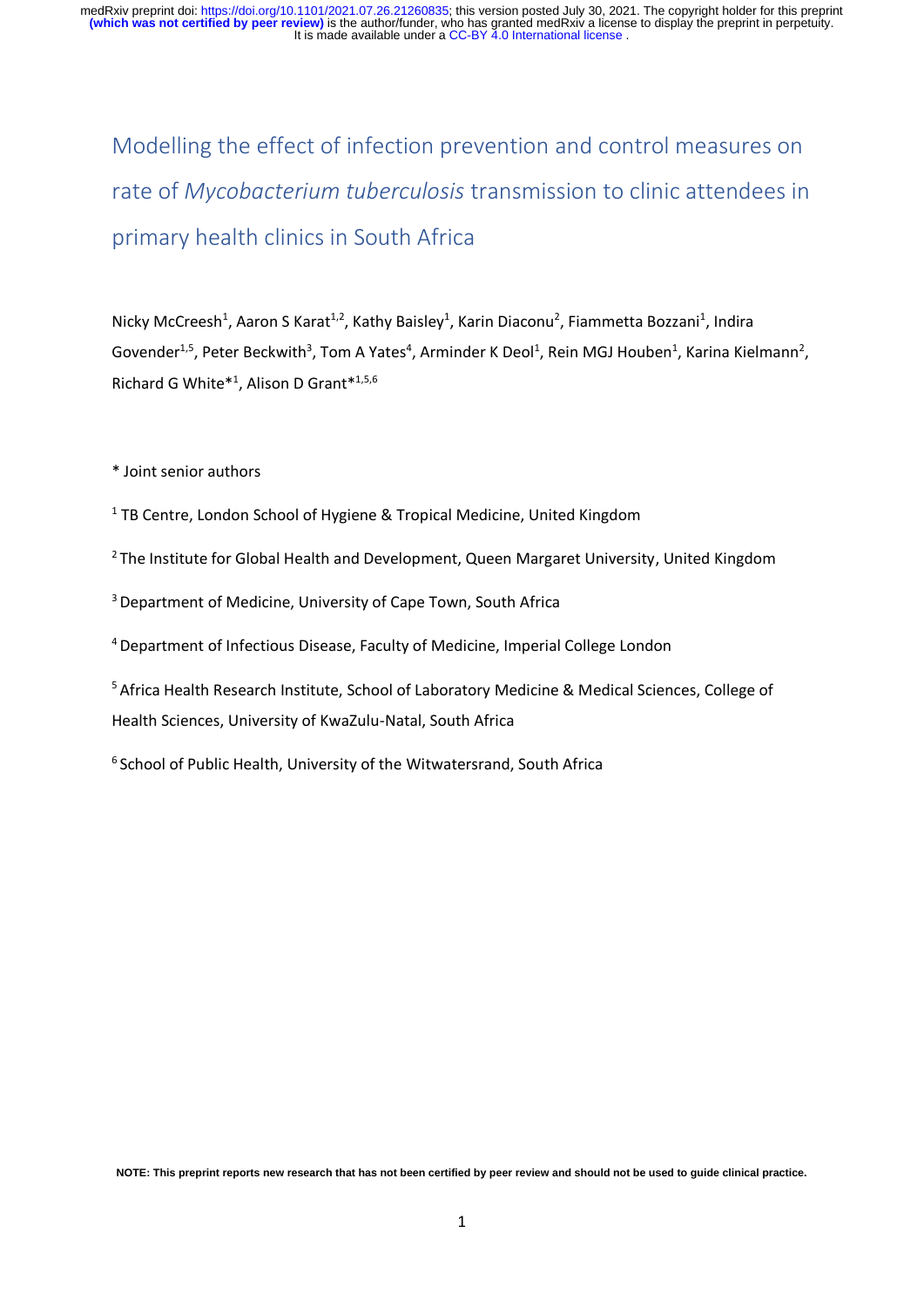## Abstract

#### **Background**

Elevated rates of tuberculosis in health care workers demonstrate the high rate of *Mycobacterium tuberculosis (Mtb)* transmission in health facilities in high burden settings. In the context of a project taking a whole systems approach to tuberculosis infection prevention and control (IPC), we aimed to evaluate the potential impact of conventional and novel IPC measures on *Mtb* transmission to patients and other clinic attendees.

#### **Methods**

An individual-based model of patient movements through clinics, ventilation in waiting areas, and *Mtb* transmission was developed, and parameterised using empirical data from eight clinics in two provinces in South Africa. Seven interventions – co-developed with health professionals and policymakers - were simulated: 1. queue management systems with outdoor waiting areas, 2. ultraviolet germicidal irradiation systems (UVGI), 3. appointment systems, 4. opening windows and doors, 5. surgical mask wearing by clinic attendees, 6. simple clinic retrofits, and 7. increased coverage of long antiretroviral therapy prescriptions and community medicine collection points through the CCMDD service.

#### **Results**

In the model, 1. outdoor waiting areas reduced the transmission to clinic attendees by 83% (interquartile range [IQR] 76-88%), 2. UVGI by 77% (IQR 64-85%), 3. appointment systems by 62% (IQR 45-75%), 4. opening windows and doors by 55% (IQR 25-72%), 5. masks by 47% (IQR 42-50%), 6. clinic retrofits by 45% (IQR 16-64%), and 7. increasing the coverage of CCMDD by 22% (IQR 12-32%).

#### **Conclusions**

The majority of the interventions achieved median reductions in the rate of transmission to clinic attendees of at least 45%, meaning that a range of highly effective intervention options are available, that can be tailored to the local context. Measures that are not traditionally considered to be IPC interventions, such as appointment systems, may be as effective as more traditional IPC measures, such as mask wearing.

**Keywords.** Tuberculosis; infection prevention and control; mathematical model; primary healthcare; occupational health; health systems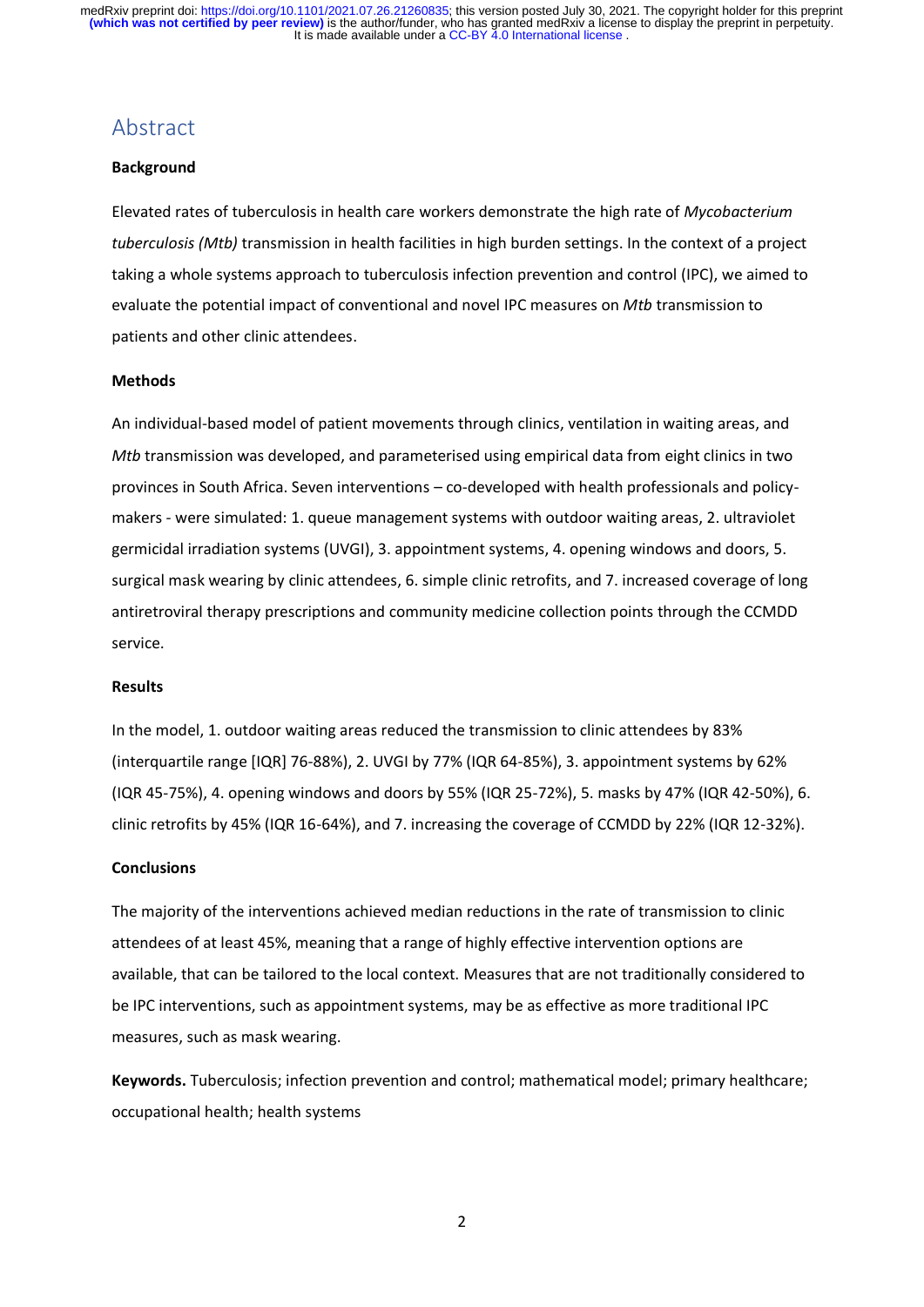## Introduction

All else being equal, the risk of tuberculosis from transmission in primary healthcare (PHC) clinics is likely to be higher than in many other types of congregate settings, due to higher rates of clinic attendance both by people with infectious tuberculosis, and by people at high risk of progression to disease<sup>1</sup>. Evidence for high rates of *Mycobacterium tuberculosis* (*Mtb*) transmission in health facilities can be found in studies of infection or disease risk in healthcare workers, with a recent systematic review finding an incidence of tuberculosis in healthcare workers in high burden countries 2-12 times higher than in the general population<sup>2</sup>.

The challenge of high rates of *Mtb* transmission in healthcare facilities comes with opportunities for control. Compared to many other putative high transmission risk congregate settings such as bars<sup>3</sup> or public transport<sup>4</sup>, healthcare facilities should be relatively accessible settings for infection prevention and control (IPC) interventions. Two recent reviews, however, have identified a number of barriers to the successful implementation of IPC measures in healthcare facilities, including lengthy, ambiguous, or unclear guidelines; overwork; lack of training; lack of space and/or equipment; and concerns about patient stigmatisation<sup>5,6</sup>. The *Umoya omuhle* ('good air' in isiZulu) project was designed to address these barriers, taking a multidisciplinary whole systems approach to understanding the drivers of *Mtb* transmission in PHC clinics in South Africa, and the individual and system constraints to implementing IPC measures<sup>7</sup>. The project combined quantitative and qualitative data collection, and used a system dynamics modelling approach<sup>8</sup> to identify potential IPC interventions. Interventions were selected that local policy makers and health professionals, working at PHC and province levels (including PHC and district level healthcare workers), ranked highly in terms of both feasibility of implementation and perceived likely impact<sup>9</sup>.

To make informed and evidence-based decisions on the implementation of IPC measures in PHC clinics, it is necessary to know the likely effects of the interventions on transmission risk. Empirical data on intervention impact are limited however, and focus on risk to healthcare workers, and on hospital settings<sup>10</sup>, likely due to the difficulties in empirically evaluating changes in risk to patients and other clinic attendees. We therefore use mathematical modelling to fill this key information gap, using a model of patient movement through clinics and ventilation rates (informed by empirical data on both) to estimate the potential effects of the interventions on the rate of *Mtb* transmission to clinic attendees in PHC clinics in KwaZulu-Natal and Western Cape provinces, South Africa. In doing so, we provide information that is critical to policy makers, to inform decisions on which intervention or interventions to implement in clinics.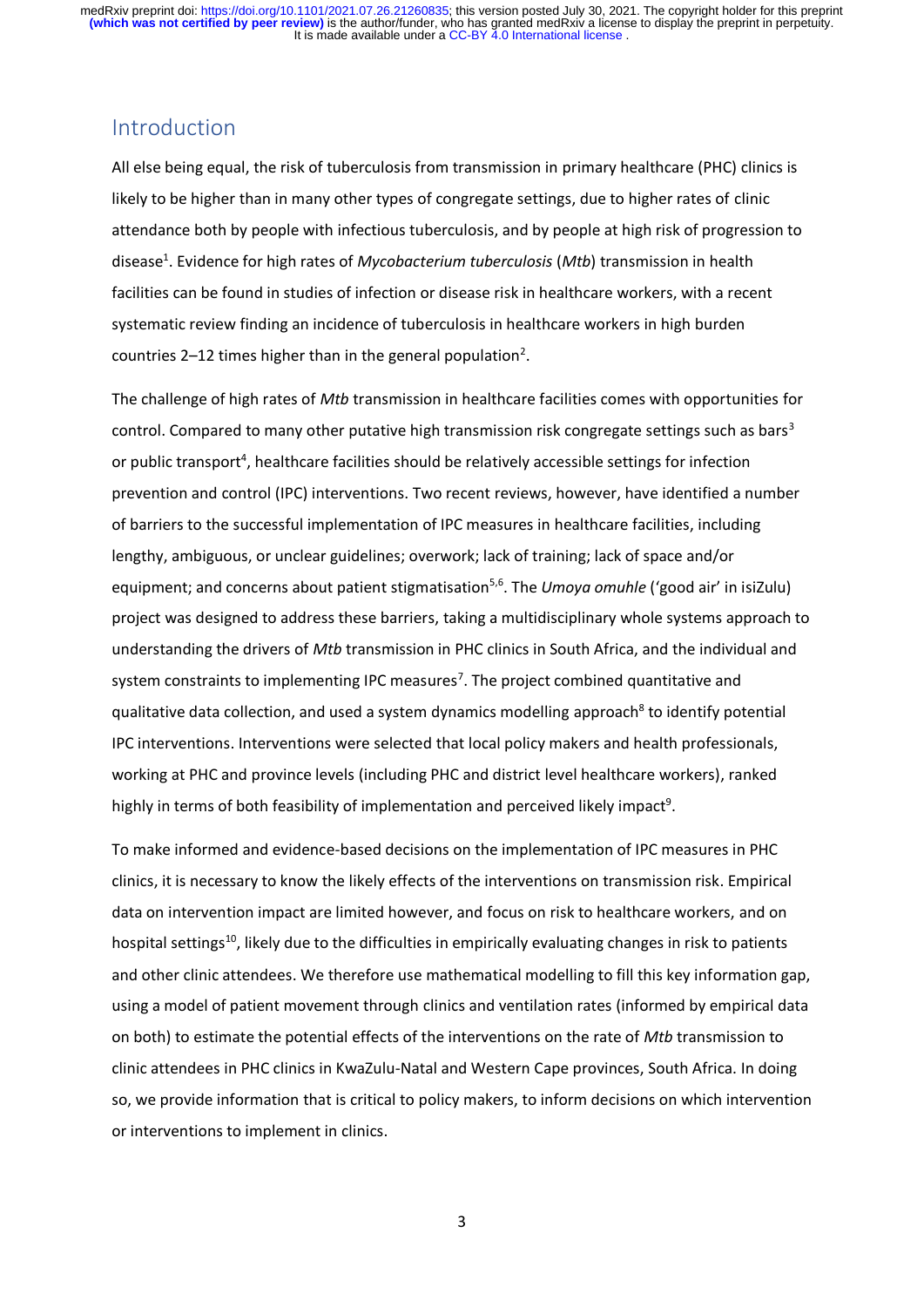# Methods

### Clinic attendee movement data

#### Collection

Clinic attendee movement data were collected on a single day per clinic, in six PHC clinics in KwaZulu-Natal province in February-March 2019, and five in Western Cape in May 2019 (with the exception of one clinic in KwaZulu-Natal, where data were collected on two separate days)<sup>11</sup>. Briefly, all patients and other clinic attendees (people attending with or on the behalf of patients) arriving at the clinic or present at the clinic at the start of data collection were given a unique barcode. Research staff with barcode scanners were positioned at key points throughout the clinic, including the facility entrance(s), the filing window where patients registered and collected their medical record, the triage/vitals station where measurements such as blood pressure were taken, and doorways of waiting areas and some consultation rooms. Each time that a clinic attendee passed through a doorway or visited a station (e.g. the filing window) their barcode was scanned, recording the time and the location. This allowed the attendees' movements through the clinic to be tracked. Basic demographic information and information on visit reasons were collected from all attendees. Clinic staff were also assigned barcodes, and their movements tracked. Table 1 shows the number of attendees recorded at each clinic, the clinic opening time, and the time and number of attendees present at the start and end of data collection.

|              |                  |                       |               | <b>Start of data collection</b> |                      | <b>End of data collection</b> |                      |
|--------------|------------------|-----------------------|---------------|---------------------------------|----------------------|-------------------------------|----------------------|
|              | <b>Clinic ID</b> | <b>Number of</b>      | <b>Clinic</b> | <b>Time</b>                     | <b>Attendees</b>     | <b>Time</b>                   | <b>Attendees</b>     |
|              | number           | patients <sup>1</sup> | opening       |                                 | present <sup>2</sup> |                               | present <sup>2</sup> |
|              |                  |                       | time          |                                 |                      |                               |                      |
| KwaZulu-     | $\mathbf{1}$     | 417                   | 07:00         | 07:11                           | 130 (31%)            | 14:19                         | 129 (31%)            |
| <b>Natal</b> | 2                | 171                   | 07:00         | 07:54                           | 37 (22%)             | 14:08                         | 47 (27%)             |
|              | 5                | 349                   | 07:00         | 07:45                           | 69 (20%)             | 14:19                         | 89 (26%)             |
|              | 6                | 377                   | 07:30         | 08:27                           | 63 (17%)             | 14:02                         | 34 (9%)              |
| Western      | 8                | 69                    | 07:30         | 07:49                           | 2(3%)                | 14:04                         | 11 (16%)             |
| Cape         | 9                | 120                   | 07:30         | 08:31                           | 44 (37%)             | 14:06                         | 38 (32%)             |
|              | 11               | 308                   | 07:00         | 07:37                           | 157 (51%)            | 14:51                         | 43 (14%)             |
|              | 12               | 144                   | 07:30         | 07:59                           | 39 (27%)             | 14:03                         | 17 (12%)             |

Full details of the data collection methods and results are given in Karat *et al*<sup>11</sup>.

**Table 1. Clinic information.** Clinic ID numbers correspond to numbers used in other papers from the Umoya omuhle project. <sup>1</sup>Number of patients and other clinic attendees included in the data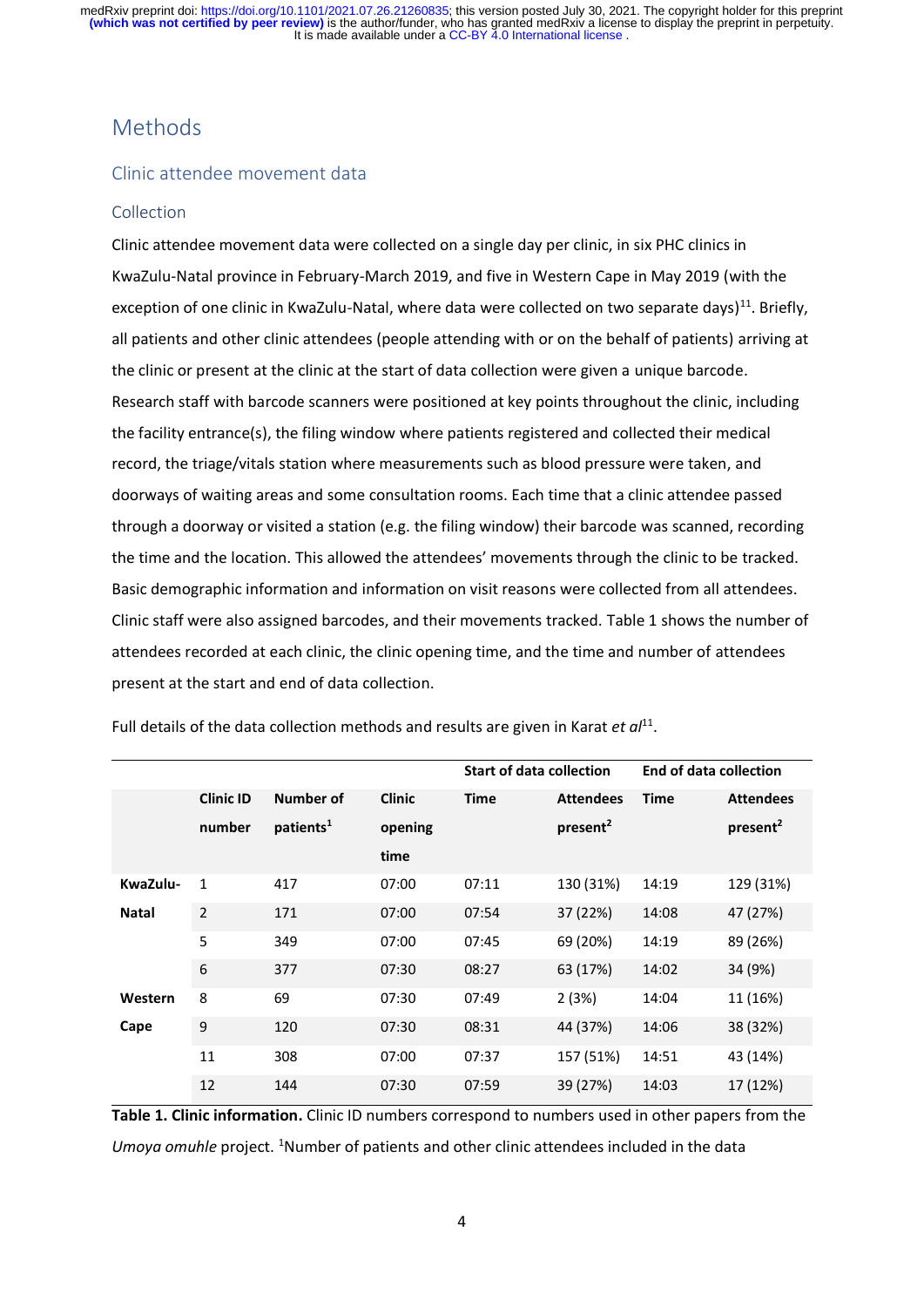collection. **<sup>2</sup>**Number and proportion of all patients and other clinic attendees included in the data collection who were already present at the start of data collection, or still present at the end.

#### Analysis

Data on clinic attendee movements were only collected from all main areas of the clinic in eight clinics, four in KwaZulu-Natal and four in Western Cape, and therefore only those clinics were considered in this work.

Attendees' movements through the clinic were simplified to four key stages/times: the time they arrived at the clinic, the time that they were first recorded at the filing window ('files'), the time that they were first recorded at the triage/vitals station ('vitals'), and the time they left the clinic. All attendees were assumed to pass through each of the four stages, in order. These times were missing for many individuals, due to their barcode not being scanned, or their arrival or departure occurring outside the data collection period. Missing data on these times were imputed using multiple imputation (see supplementary material for details). The time that attendees started consultations was also estimated, from the attendees' leaving times and data on mean consultation lengths.

Due to missing data on attendees' movements between waiting areas, attendees' waiting locations were also simplified, with each attendee assigned a single waiting area for each stage: waiting for files, waiting for vitals, and waiting for any consultations (including the pharmacy). Waiting areas were assigned based on recorded barcode scans into and out of waiting areas, and knowledge of clinic space use (see supplementary material for details).

In total, 40 baseline attendee datasets were created for each clinic, incorporating the uncertainty in the four times and three waiting locations.

#### Ventilation and room size data

Data on ventilation rates were collected on 84 occasions from 57 rooms in 10 clinics in KwaZulu-Natal and Western Cape, using carbon dioxide  $(CO_2)$  release experiments and continuous  $CO_2$ concentration data, with the room doors and windows in typical in-use configurations ('usual conditions'). Room measurements were also made, and room volumes calculated. Ventilation rates, measured in air changes per hour (ACH), were calculated for each room. Full details are given in Beckwith *et al*<sup>12</sup>. and Deol *et al*<sup>13</sup>.

Data were also collected from 20 clinic rooms, with all windows and doors fully open ('maximum ventilation conditions'). The relative change in ACH in maximum ventilation conditions was calculated for each room, relative to the ACH in usual conditions in the same room on the same day.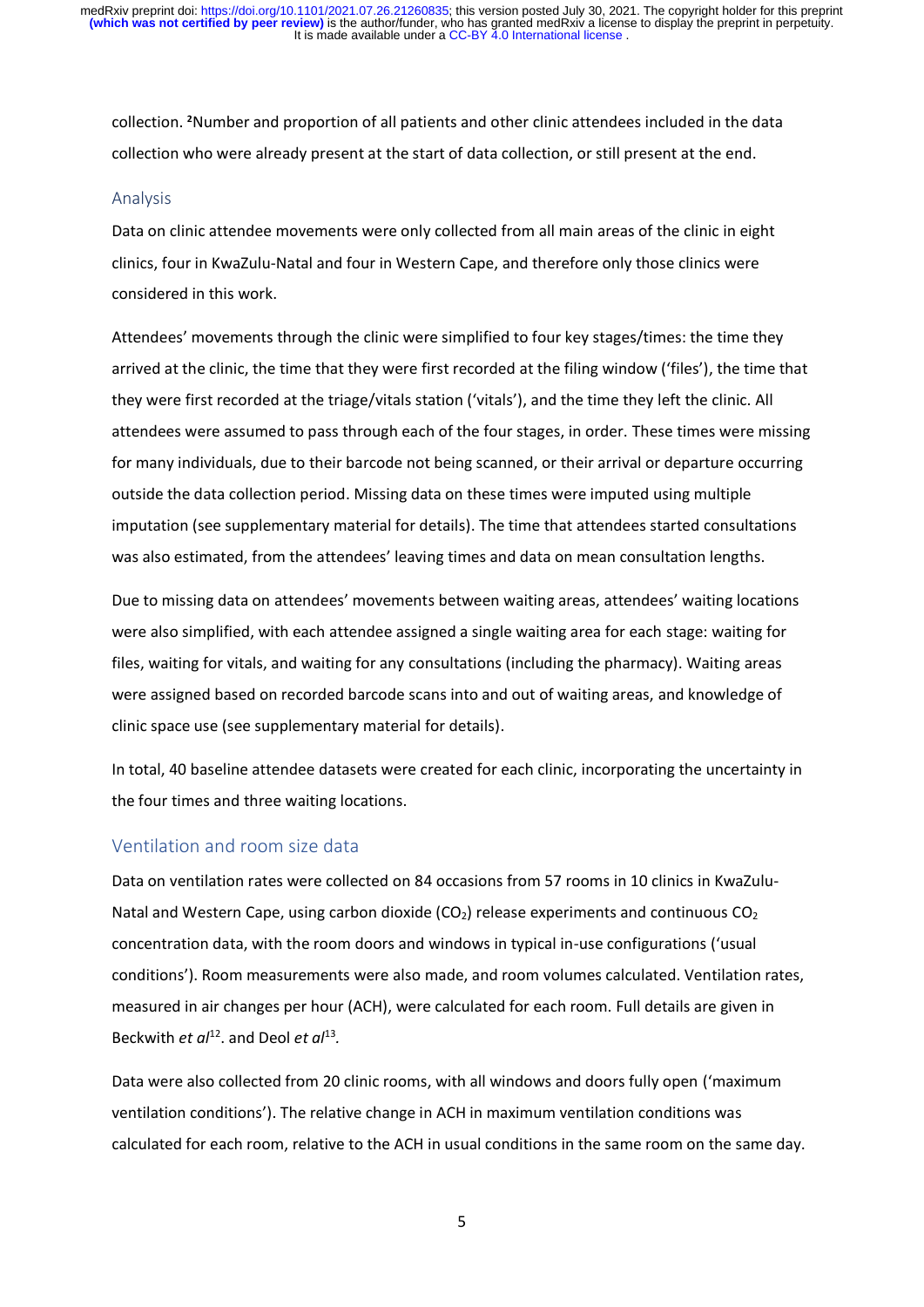## Ethical approval

The clinic attendee movement and ventilation data collection received ethical approval from the Biomedical Research Ethics Committee of the University of KwaZulu-Natal (ref. BE082/18), the Human Research Ethics Committee of the Faculty of Health Sciences of the University of Cape Town (ref. 165/2018), the Research Ethics Committee of Queen Margaret University (ref. REP 0233), and the Observational/Interventions Research Ethics Committee of the London School of Hygiene & Tropical Medicine (ref. 14872).

## Model

### Clinic attendee movements

We developed an individual-based model that tracked the time at each stage for each clinic attendee (arrival, files, vitals, and leaving), and the locations that they were waiting in between stages. The estimated mean number of quanta ('infectious doses'<sup>14</sup>) in each waiting area of the clinic was tracked over time, assuming that 1% of adult patients<sup>15</sup> and 0.02% of child patients<sup>15-17</sup> had potentially infectious tuberculosis. Estimates of ventilation rates were used to determine the rate at which quanta were cleared from the room. Cumulative infection risk over time was tracked both for each individual attendee, and by room. Full details of the model and model parameterisation are given in the supplementary material.



# **Figure 1. Example illustration of the movement of two hypothetical patients through a clinic in the**

**model.** The blue and green shading indicate different waiting areas.

## Interventions

Seven potential IPC interventions had been identified through qualitative research and system dynamics modelling workshops conducted as part of the Umoya omuhle project<sup>9</sup>. They were implemented in the model as follows: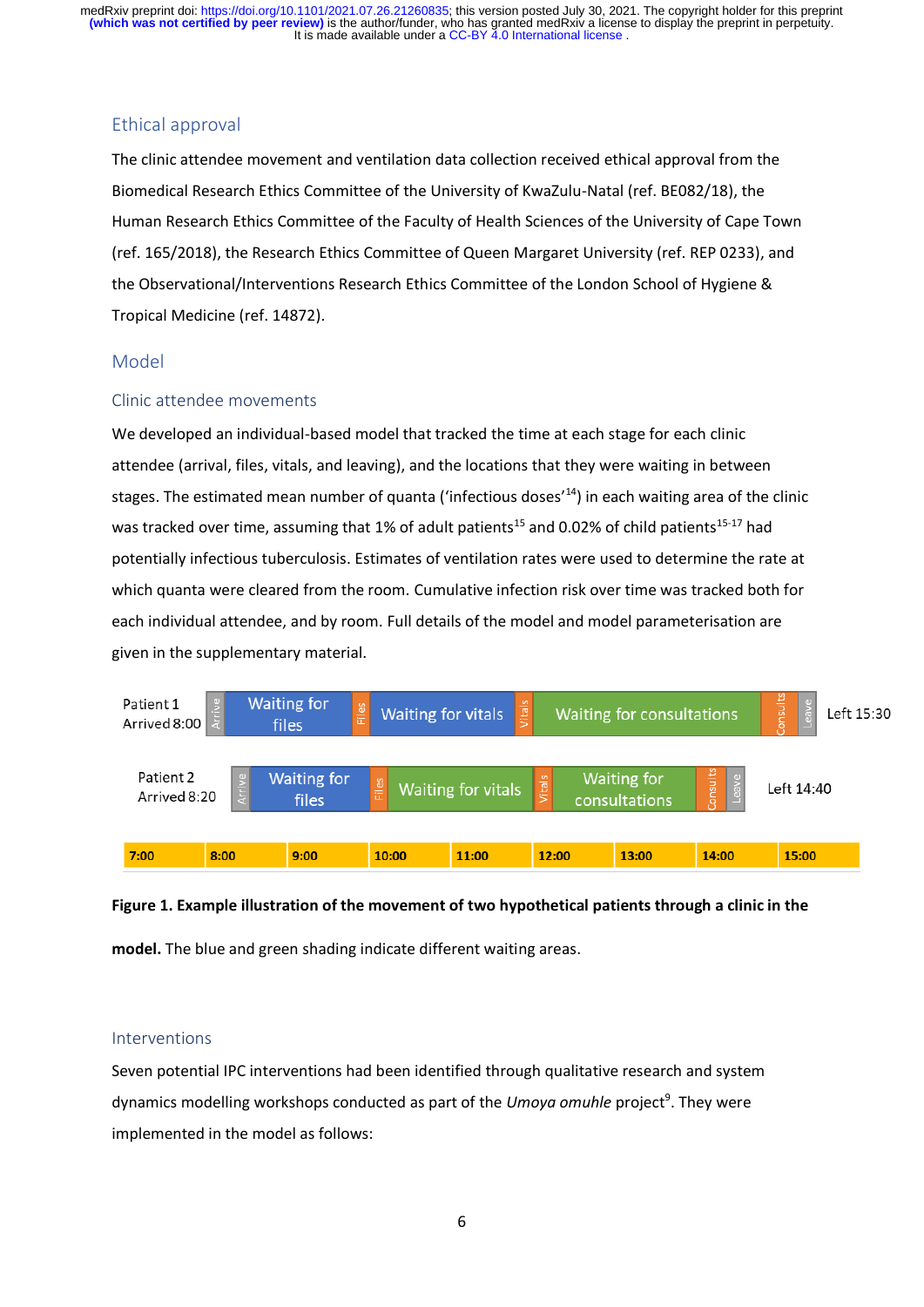- 1) **Opening windows & doors.** Ensuring windows and doors in waiting areas are kept open at all times. This was implemented in the model through increased ACHs, with the relative increase in each waiting area and model run sampled from a distribution fitted to the empirical ventilation data.
- **2) Simple clinic retrofits.** Retrofits are changes to the building to improve ventilation rates. This could include installing lattice brickwork or whirlybird fans. Due to the large amount of variation between clinic spaces in the types of building retrofits that would be suitable, and the lack of sufficient data on the effects of the retrofits on ventilation rates in different types of spaces, we did not model specific retrofits or packages of retrofits. Instead, we simulated an undefined package of retrofits that are sufficient to increase air changes per hour to a minimum of 12 in all rooms, chosen in line with WHO guidelines $^{2,18}$
- **3) UVGI systems.** We assume in this intervention that appropriate and well-maintained ultraviolet germicidal irradiation (UVGI) systems are installed in all indoor clinic waiting areas. This was implemented in the model through an additional quanta clearance rate, equivalent to a ventilation rate of 24 ACH (95% CI 9.9-62)<sup>19</sup>.
- 4) **Surgical mask wearing by clinic attendees.** Based on discussions with health care workers and professionals active in the management of health services in the two provinces we worked in, as well as review of qualitative data collected, we determined that a scenario where 70% of attendees wear surgical masks 90% of the time was plausible. This was implemented in the model as 63% of attendees wearing masks 100% of the time, with the attendees who wear the masks chosen at random each model run. Masks were assumed to reduce the rate of quanta production by 75% (95% CI 56– 85%)<sup>20</sup>, and have no effect on rate of infection for the person wearing the mask<sup>21</sup>.
- 5) **Increased CCMDD coverage.** South Africa's Central Chronic Medicine Dispensing and Distribution (CCMDD) programme is designed to allow patients with stable chronic health conditions to collect their medicines from convenient locations, such as local pharmacies<sup>22</sup>. This means that they do not need to queue at clinics unnecessarily. The purpose of this intervention is to increase the coverage of CCMDD and similar programmes for eligible patients on antiretroviral therapy (ART), and to ensure that pick-up points do not require patients to queue at clinics. We assumed that 92% (95% CI 84–95%) of patients could have their ART appointments reduced to once every 6 months<sup>23</sup>, and that the remaining 8% of people need monthly ART appointments. This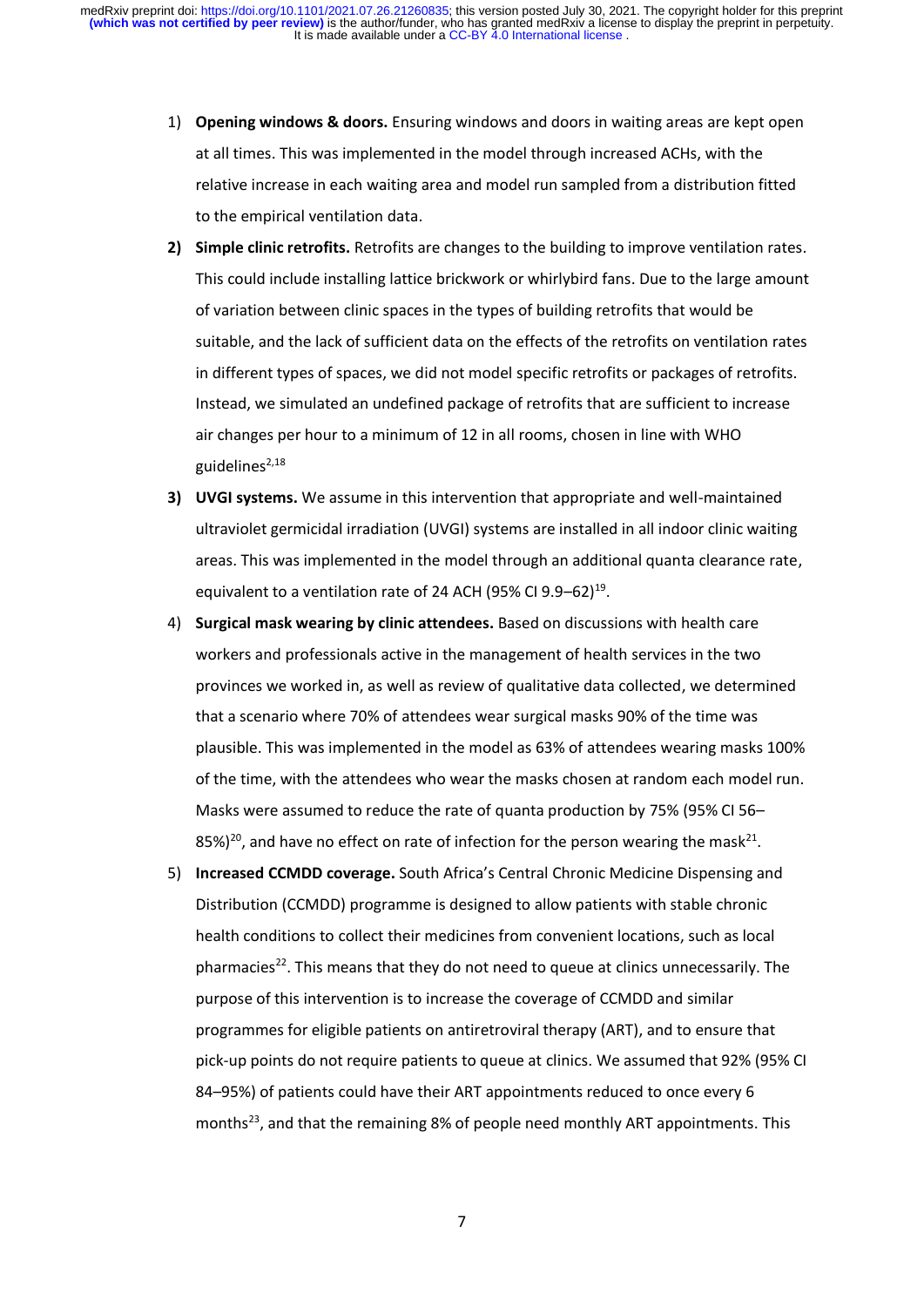was implemented in the model through removing 31% (interquartile range [IQR] 22– 34%) of patients attending for HIV care, chosen at random each model run.

- 6) **Queue management system with outdoor waiting areas.** Empirical data show that clinic waiting areas are often crowded, and that in many clinics patients wait in unsuitable areas such as corridors<sup>11</sup>. Conversations with clinic staff suggested that this is partly due to patient concerns that if they wait in other areas, they may not hear their name being called, and may miss their turn. This intervention therefore combines a large, covered outdoor waiting area with a queue management system. We assumed that only 5–10 patients would be allowed to wait inside the clinic for each of the three stages, with the rest waiting in a large, covered, outdoor waiting area, with a very high ventilation rate of  $52 - 70$  ACH<sup>24</sup>.
- 7) **Appointment system.** In this intervention, we simulated an appointment system to reduce clinic overcrowding, through spacing out the arrival times of patients. As datetime appointment systems were already in place in some form in the Western Cape clinics on the day that the patient data were collected, we only modelled the appointment intervention in the KwaZulu-Natal clinics. We assumed that all patients aged <16 years and a proportion of patients with acute visit reasons would arrive at the clinic at the same time as in the baseline scenario, and be seen the same day. We assumed that all adult chronic patients, and a proportion of adult acute patients would be given appointments, with their arrival time spaced out between 9am and 2pm.

The CCMDD intervention reduces the number of patients, and the appointment system intervention changes the arrival times of some patients. Both these interventions may have consequences for the times that other patients are seen at each stage (files, vitals, and consultations/leaving). The consequences are likely to vary by stage, and will vary depending on whether or not the stage is rate limiting. In other words, does the stage usually have the capacity to see patients as soon as they are ready, or are there usually queues? The model therefore contained two scheduling mechanism options per stage, which assume that the stage is or is not rate limiting.

Full details of the model and simulated interventions are given in the supplementary material.

#### Model runs and uncertainty estimation

For each of the 40 patient datasets (incorporating the uncertainty in the times and waiting locations), 100 ventilation input sets were created, with the baseline ACH in each room varying between input sets. For each of the 4000 combinations, four different scheduling scenarios were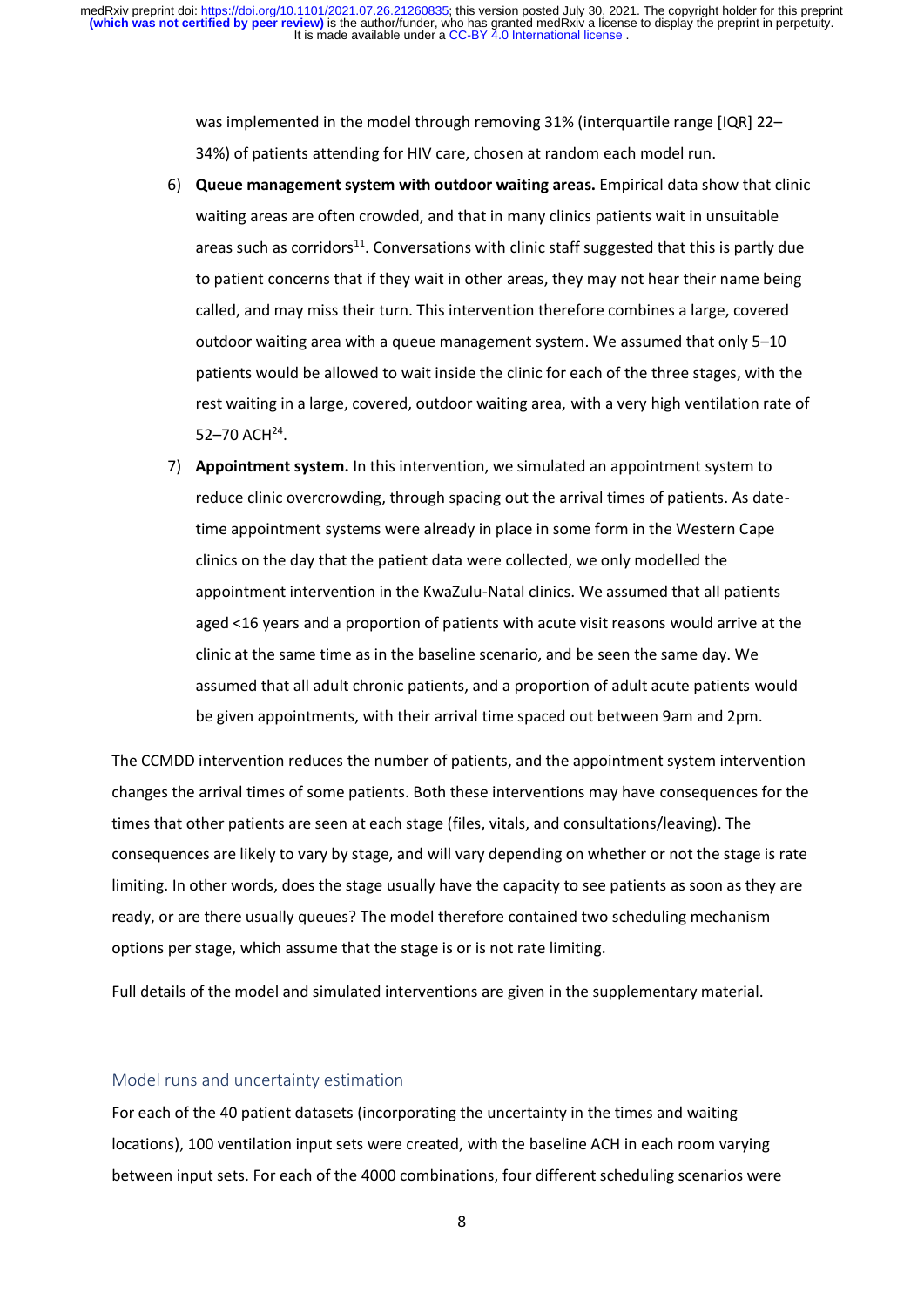simulated, assuming that the files and vitals stages are or are not rate limiting, in a two-by-two factorial design. Consultations/leaving was assumed to be a rate limiting stage in all the main model runs. This gave a total of 16,000 model runs for each clinic and intervention.

In addition to this, as a sensitivity analysis, an additional 16,000 model runs were done for each clinic and intervention, where it was assumed that consultations were not a rate limiting stage.

# Results

## Effect of the interventions on the relative rate of transmission to patients

Figure 2 shows the estimated reduction in the rate of *Mtb* transmission to patients in each of the intervention scenarios, compared to the baseline scenario, overall and by province. Overall, in the model, opening windows and doors reduced the transmission rate by 55% (IQR 25%–72%), clinic retrofits by 45% (IQR 16%–64%), installing UVGI by 77% (IQR 64%–85%), surgical mask wearing by patients by 47% (IQR 42%–50%), increasing the coverage of CCMDD by 22% (IQR 12%–32%), and a queue management system plus outdoor waiting area by 83% (IQR 76%–88%). In the KwaZulu-Natal clinics, implementing an appointment system in the model reduced the transmission rate by 62% (IQR 45%–75%).

There was little variation in estimated impact by province, with the exception of increasing the coverage of CCMDD, where reductions in the transmission rate were higher in KwaZulu-Natal clinics (28% IQR 20%–39%) than in Western Cape clinics (15% IQR 8%–24%), reflecting the higher prevalence of HIV and higher ART coverage in KwaZulu-Natal.

Figure 3 shows the number of patients in the clinic 1 over time in the baseline scenario, then with the appointment system, and the CCMDD intervention. The lower panels show the mean rate of transmission to each patient in the clinic over time in all scenarios. Similar figures for the other clinics are in the supplementary material.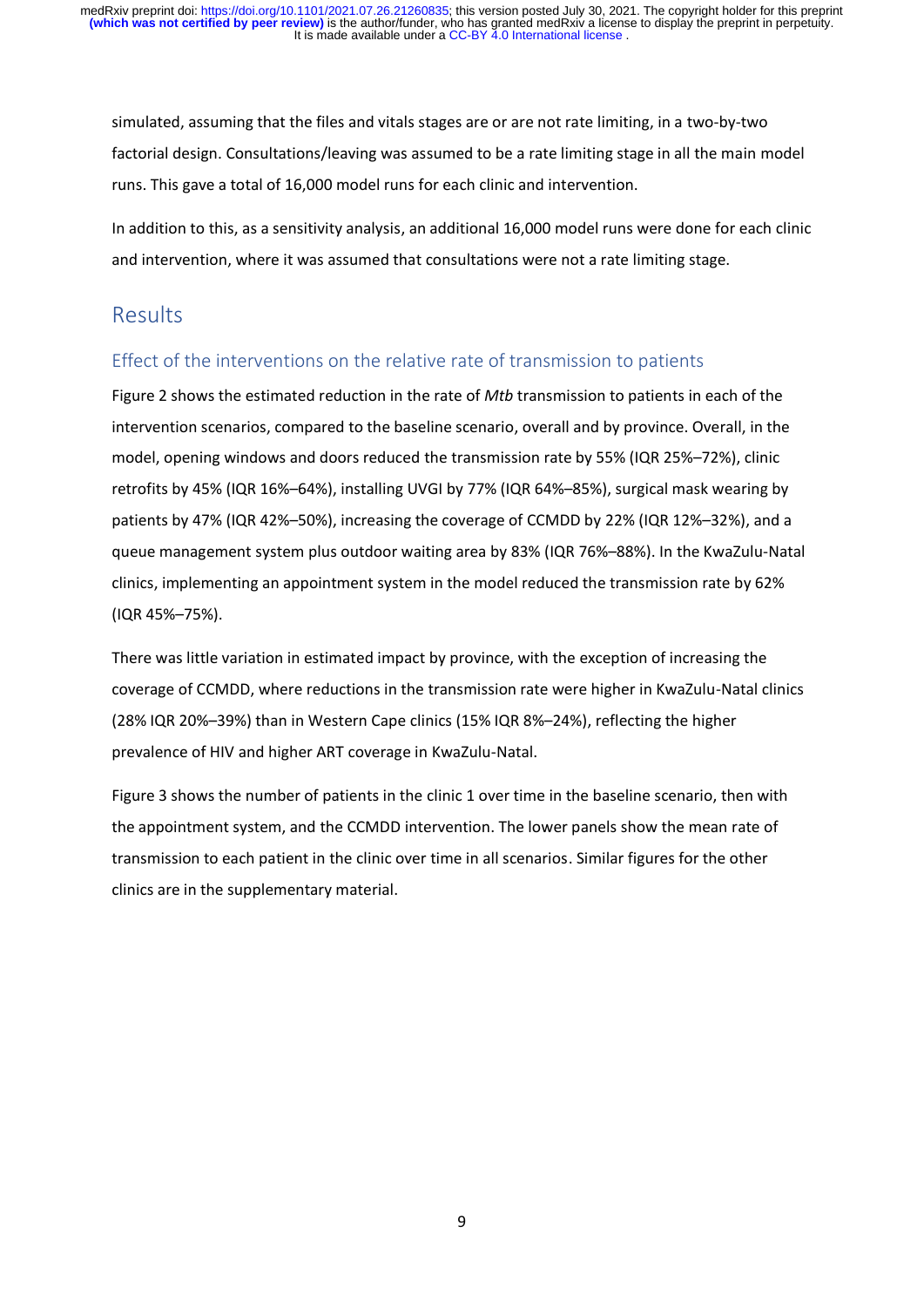

**Figure 2. Estimated reduction in the rate of** *Mycobacterium tuberculosis* **transmission to patients in clinics, by province and intervention.** The central line indicates the median, the box range the interquartile range (IQR), the whiskers the most extreme value within 1.5 \* IQR from the box, and the points outlying values. In the queue management intervention in KwaZulu-Natal, 1.3% of points were below −20%, with a minimum of −162%. In the appointment system intervention in KwaZulu-Natal, 1.3% of points were below −20%, with a minimum of −83%. These points are not shown on the graph. The appointment system intervention was not modelled in Western Cape, due to the presence of existing appointment systems. UVGI stands for ultraviolet germicidal irradiation, and CCMDD for Central Chronic Medicine Dispensing and Distribution.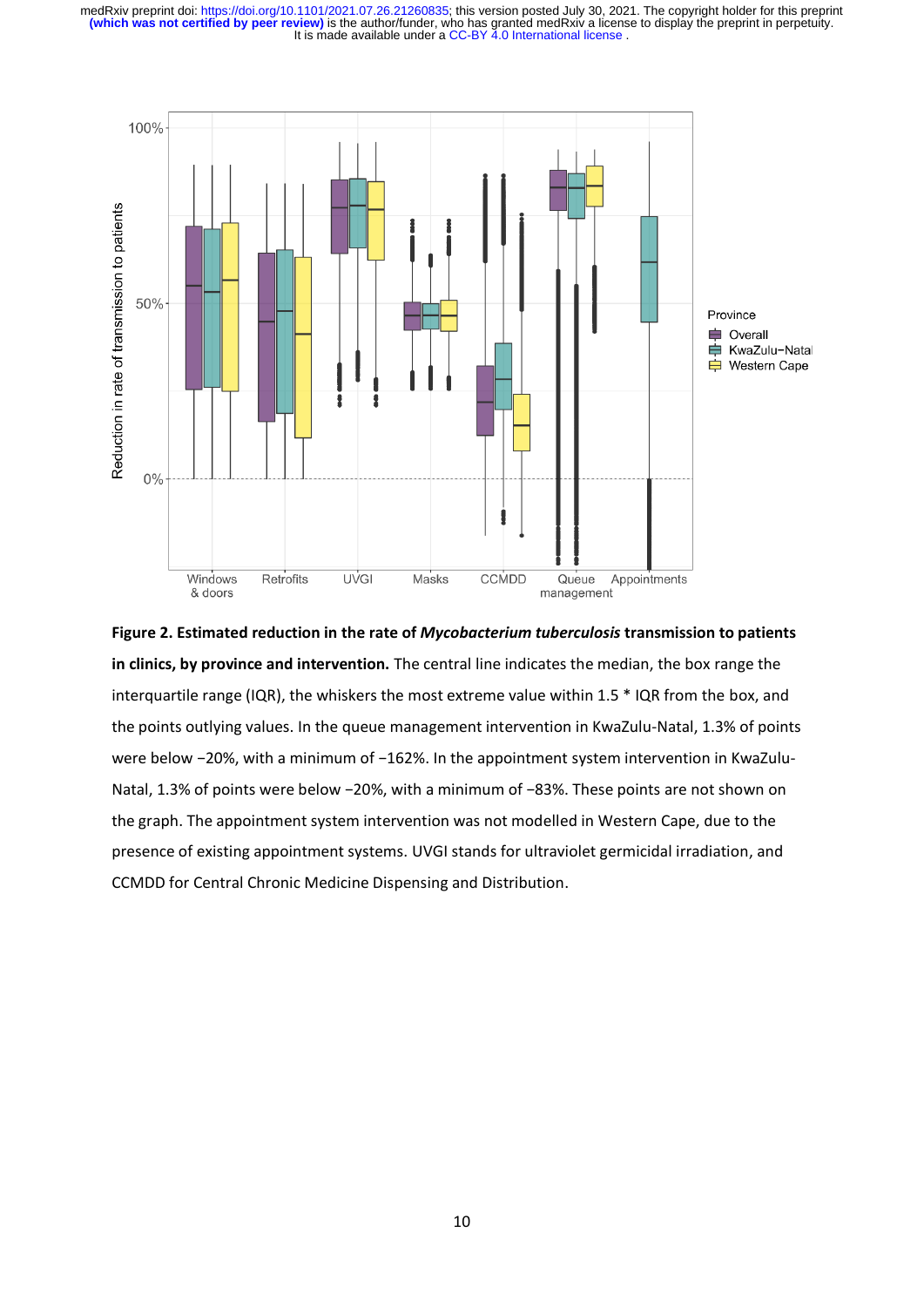

**Figure 3. Number of patients in the clinic over time in the baseline, appointments, and CCMDD interventions, and the mean rate of transmission to each patient in the clinic over time in all scenarios, for clinic 1.** The black line shows the median result, the dark red band the interquartile range, and the light red band the 95% plausible range. For interventions where a plot of the number of patients over time is not shown, the intervention has no effect on patient numbers. Transmission rates are relative to the highest transmission rate in any scenario at any point in time. UVGI stands for ultraviolet germicidal irradiation, and CCMDD for Central Chronic Medicine Dispensing and Distribution. Figures for the other clinics are shown in the supplementary material.

## Sensitivity analyses

Simulating consultations as a non-rate limiting stage reduced the estimated reduction in the rate of transmission from 22% (IQR 12%–32%) to 15% (IQR 8.7%–23%) in the CCMDD scale-up intervention, and from 62% (IQR 45%–75%) to 24% (IQR 13%–47%) in the appointments intervention (Figure S3).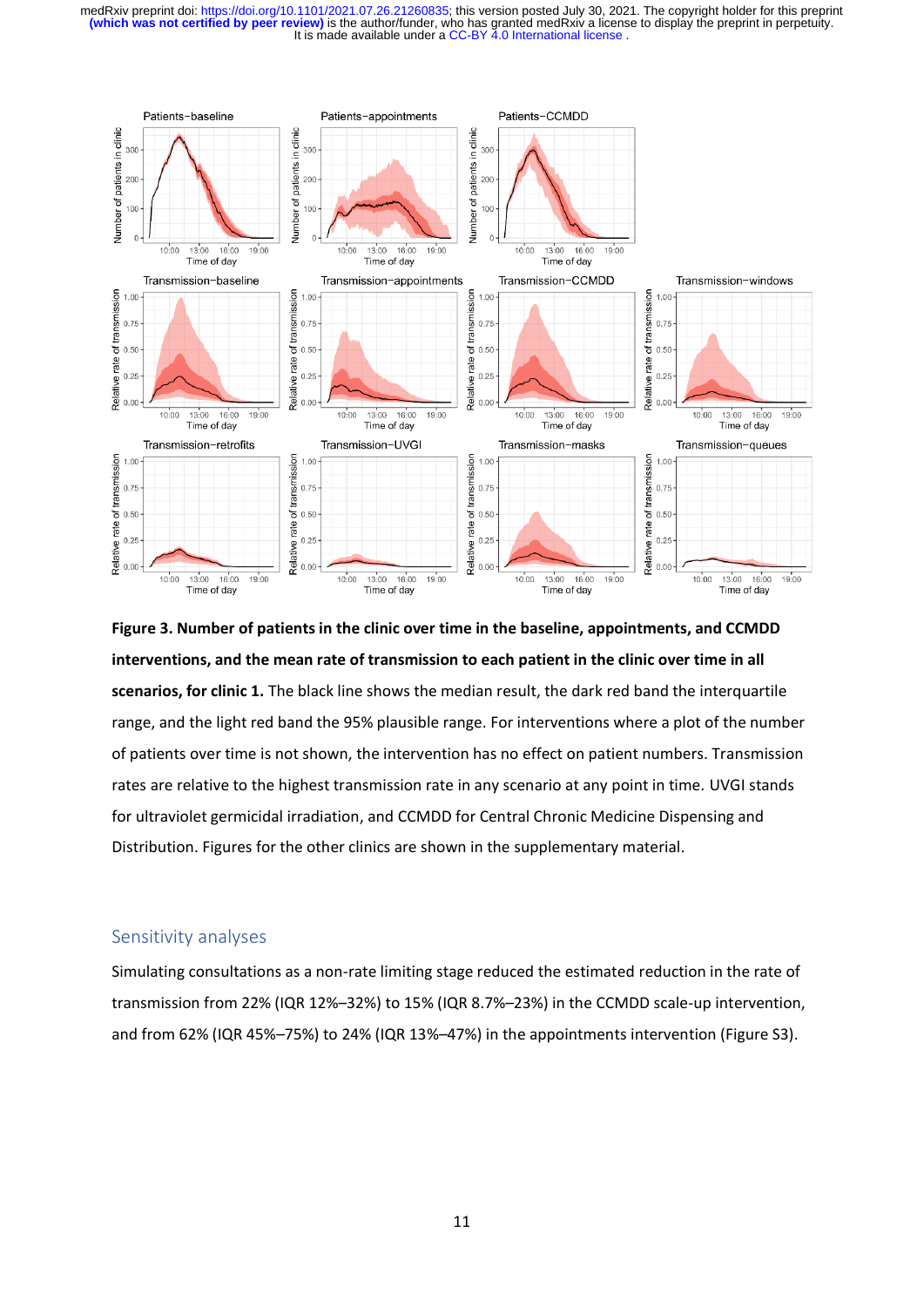## **Discussion**

In this paper, we estimated the potential effects of seven interventions on the rate of *Mtb*  transmission to patients and other clinic attendees in PHC clinics in two provinces in South Africa. A queue management system with outdoor waiting areas and installing UVGI systems were identified as the most effective interventions, reducing the rate of transmission by an estimated 83% and 77% respectively. The majority of interventions resulted in substantial reductions in the transmission rate however, demonstrating that a range of highly effective IPC measures exist. This includes appointment systems, which are not traditionally considered as IPC measures. This highlights the benefits of broadening our views of IPC and expanding our view of the population to be protected beyond healthcare workers, to also include patients and other clinic attendees.

Many of the interventions could be implemented in different ways in practice, increasing or decreasing their effects. For example, installing a more extensive package of retrofits, or taking measures to achieve a higher level of mask wearing. The COVID-19 pandemic may also have led to changes in the way that PHC clinics operate, some of which may last beyond the end of the epidemic. For example, the acceptability to clinic attendees of mask wearing may increase, increasing the coverage that can be achieved. When interpreting the results, consideration should therefore be given to any differences in the way that we implemented the intervention in the model, and the way that they would be implemented in a specific context. Nevertheless, our results provide a useful baseline estimate of the impacts and relative impacts of the different interventions.

The choice of IPC intervention(s) to implement at the clinic level, or to recommend at a district or provincial level, will necessarily also be guided by other factors. The costs of implementing and maintaining the different interventions will be a key factor, and is being explored in further work as part of the *Umoya omuhle* project. Guided by a whole systems approach, we have comprehensively costed the interventions proposed by also considering how to overcome potential system and practical barriers to implementation. The ease and practicality of implementation is also an important consideration, and will vary by clinic. For instance, is there sufficient space to install an outdoor waiting area? And is the climate suitable for interventions that increase natural ventilation rates? The systems dynamics modelling work conducted to identify the interventions simulated here also aimed to identify the mechanisms necessary to achieve the interventions. For instance, for ensuring an effective queue management programme, mechanisms such as community and health service staff consultation and creation of covered outdoor waiting areas were discussed<sup>9</sup>.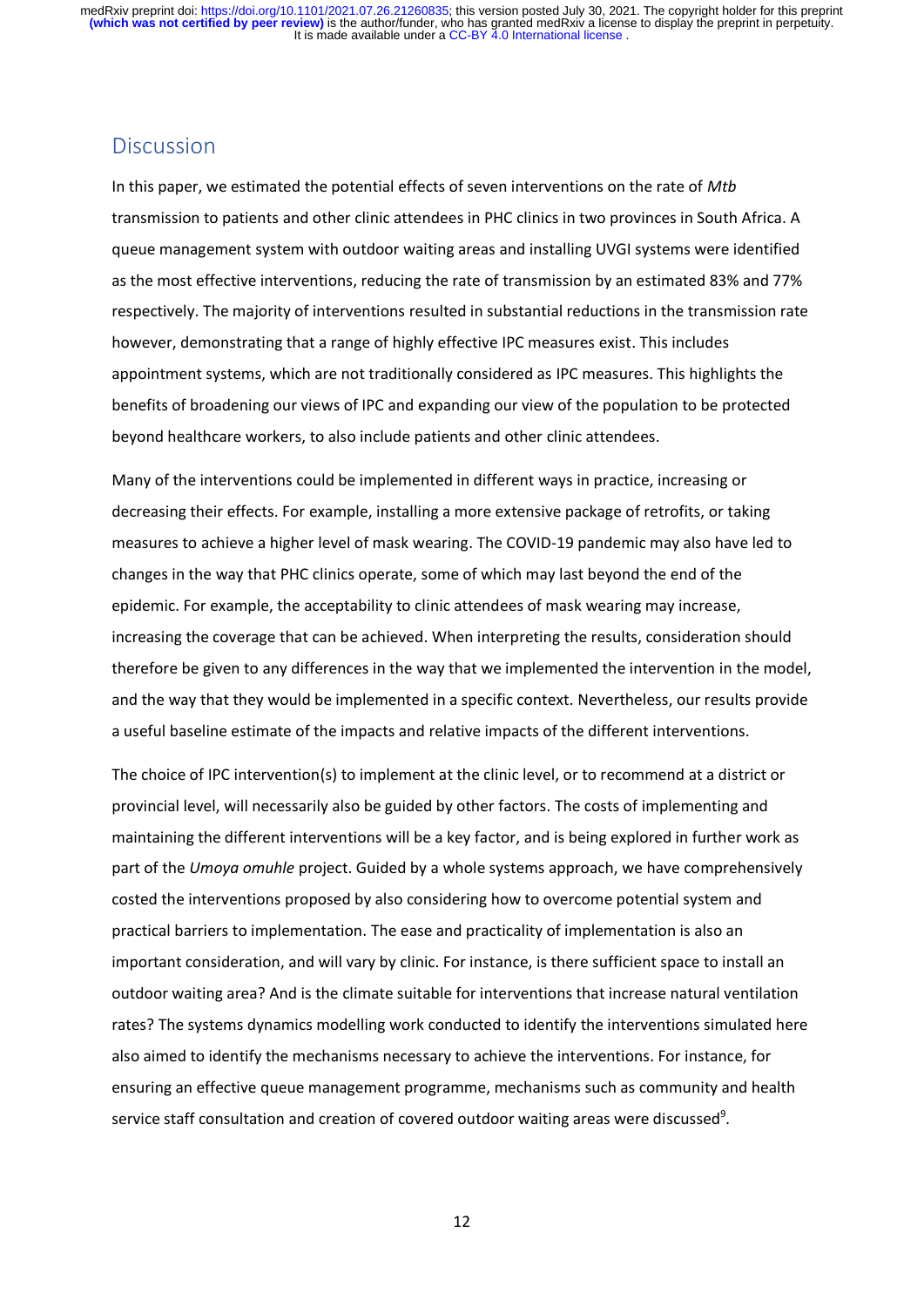Some of the interventions have additional benefits to patients. Improving the coverage of CCMDD may be beneficial to patients stable on ART, reducing the amount of time they spend queuing at clinics, and the financial cost to patients. An appointment system should also reduce the time spent at clinics for the majority of patients. The effect of the interventions on risk of transmission to healthcare workers and other clinic staff should also be considered. All the interventions described here will reduce risk to all staff situated in waiting areas, such as security guards and clerks in some clinics. Many of the interventions will also reduce risk to staff in consultation rooms, provided that the interventions are also implemented in those spaces. Interventions that reduce risk by reducing overcrowding in waiting areas (appointment systems, CCMDD scale-up, and outdoor waiting areas) will have little effect on risk for staff based in consultation rooms however.

Finally, we estimate the effect of the interventions on an airborne infection, *Mycobacterium tuberculosis.* The relative effects of the different interventions on other infections that spread primarily through airborne transmission, such as measles and chickenpox, are likely to be similar, although the concentration of these infections in children rather than adults may alter the effects slightly. The effects will differ, however, for infections where droplet or fomite transmission plays a larger role, such as SARS-CoV-2 and influenza. Fully exploring the impact on these infections is beyond the scope of this paper, however, as a rough guide, interventions that act through reducing patient concentrations (CCMDD and appointments systems) or reducing the release of pathogens (masks) will have a greater effect on these infections than interventions that act through improving ventilation (opening windows and doors, clinic retrofits, outdoor waiting areas) or air disinfection (UVGI).

There are a number of limitations to this work. Firstly, empirical data on the flow of clinic attendees through clinics were only available for one day per clinic, meaning that we cannot disentangle variation between the simulated clinics in the intervention effects that arises from day-to-day variation within the clinic from that which arises from variation between clinics. For this reason, the results are presented by province only in the main results figure, rather than by clinic. Additional empirical data (both on patient movements and ventilation rates in waiting areas), and simulated clinic days, would also increase the confidence that our results incorporate the full range of variation between clinics and clinic days. Similarly, data from additional clinics would increase the generalisability of our results.

Secondly, there were large amounts of missing data in the clinic attendee movement datasets. Missing data were imputed using multiple imputation, and the effects of the uncertainties in patient times and waiting locations were reflected in the size of the uncertainty bounds around the results.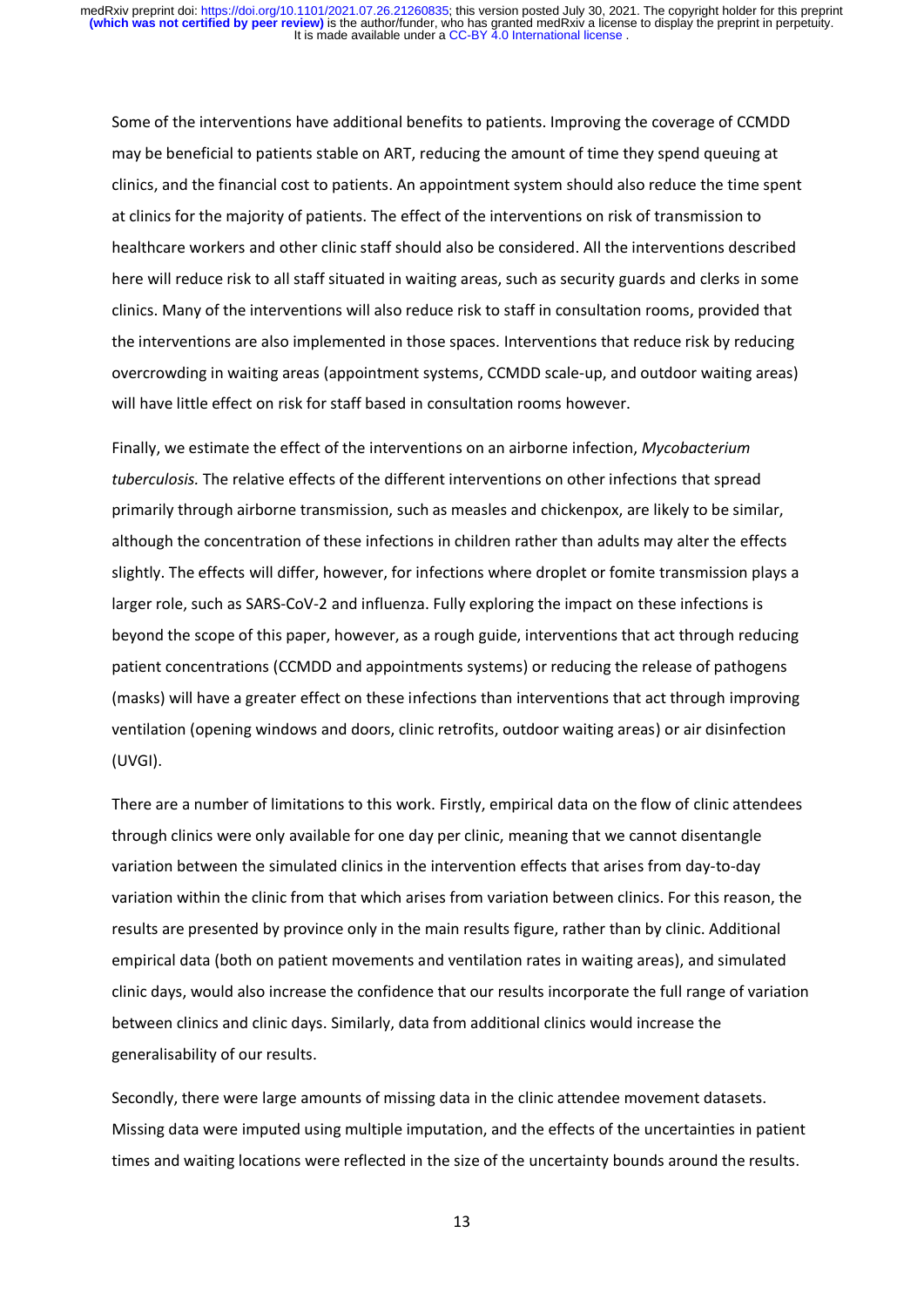Multiple imputation relies on the assumption that the data are missing at random however, which may not be true for our datasets. We also assume that all clinic attendees visited both files and vitals in turn, and that all attendees waited in a single location per stage, which may not have been the case for all attendees. For these reasons, our results for each clinic day should be considered to be indicative of the interventions' effects in the clinic, rather than a definitive estimate of the effects of the interventions on each specific clinic day. We may also have missed a number of attendees entirely if they left before the start of data collection, or arrived after the end. The effects of this are likely to have been minimal however, as attendees leaving before the start of data collection could only have spent a small amount of time at the clinic, and attendee numbers were relatively small and fell rapidly after the end of data collection $^{11}$ .

Due to the large amounts of missing data in the clinic attendee movement datasets, we were also unable to simulate in any detail the process of queuing for consultations with nurses and doctors, and for the pharmacy. Instead, we simulated a single queue for consultations, using data on clinic leaving times. This is unlikely to have had a substantial effect on the estimates for the majority of interventions, but may mean that we under- or over-estimated the effects of the appointment systems and CCMDD coverage scale-up interventions. The large amounts of missing data also prevented us from considering the pathways of people who were accompanying patients or attending on the behalf of someone else separately from the pathways of patients, and all clinic attendees are treated as 'patients' in the model. This is unlikely to have had a large effect on the results, as the people accompanying patients are likely to have spent the majority of the time in the same waiting areas as the patients they were accompanying.

In a small proportion of runs, the simulated interventions increased the rate of transmission. In the CCMDD and appointment interventions, this occurred through rearrangements in patient pathways making waiting times for some patients higher, or concentrating patients in higher risk waiting areas. These rare outliers reflect day-to-day variation, rather than highlighting a real potential for the interventions to consistently increase risk. For the queue management intervention, increased rates of transmission occurred in model runs where high sampled baseline ventilation rates in waiting areas coincided with a low sampled ventilation rate in the outdoor waiting area in the intervention scenario. In reality, ventilation rates in different areas will be correlated, with both influenced by the same factors such as wind speed<sup>25</sup>, and it is therefore likely that the outlier runs overestimate the true uncertainty.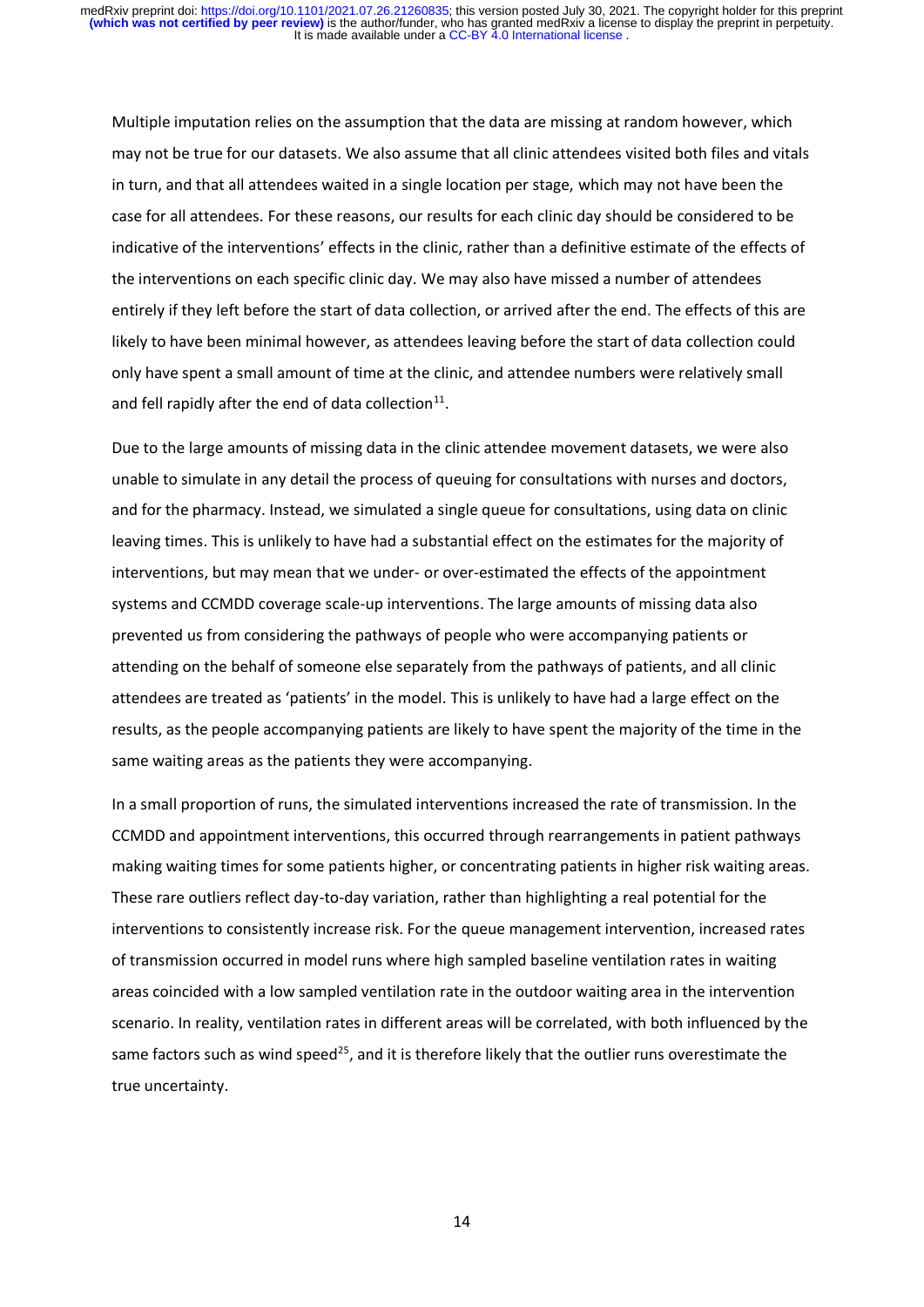# **Conclusions**

To conclude, we show the estimated effects on the rate of *Mtb* transmission to clinic attendees of a range of IPC infections. Median reductions range from 83% for a queue management system with outdoor waiting areas, to 22% from scaling up coverage of CCMDD among ART patients. The majority of the interventions (6/7) achieve reductions of at least 45%, meaning that a range of highly effective conventional and novel IPC intervention options are available, that can be tailored to the local context.

# Funding/acknowledgements

The support of the Economic and Social Research Council (IK) is gratefully acknowledged. The project is partly funded by the Antimicrobial Resistance Cross Council Initiative supported by the seven research councils in partnership with other funders including support from the GCRF. Grant reference: ES/P008011/1. NM is additionally funded the Wellcome Trust (218261/Z/19/Z). RGW is funded by the Wellcome Trust (218261/Z/19/Z), NIH (1R01AI147321-01), EDTCP (RIA208D-2505B), UK MRC (CCF17-7779 via SET Bloomsbury), ESRC (ES/P008011/1), BMGF (OPP1084276, OPP1135288 & INV-001754), and the WHO (2020/985800-0). TAY is funded via an NIHR Academic Clinical Fellowship. RMGHJ is funded by ERC (action number 757699)

We would like to thank the managers, staff, patients, and visitors at participating clinics, and all of the Umoya omuhle project team involved in the data collection. Full details are given in the supporting material.

# Data availability

The mathematical model used in this work is available from <https://github.com/NickyMcC/WithinClinics> The datasets used will be made available from <https://datacompass.lshtm.ac.uk/> on publication of the manuscript.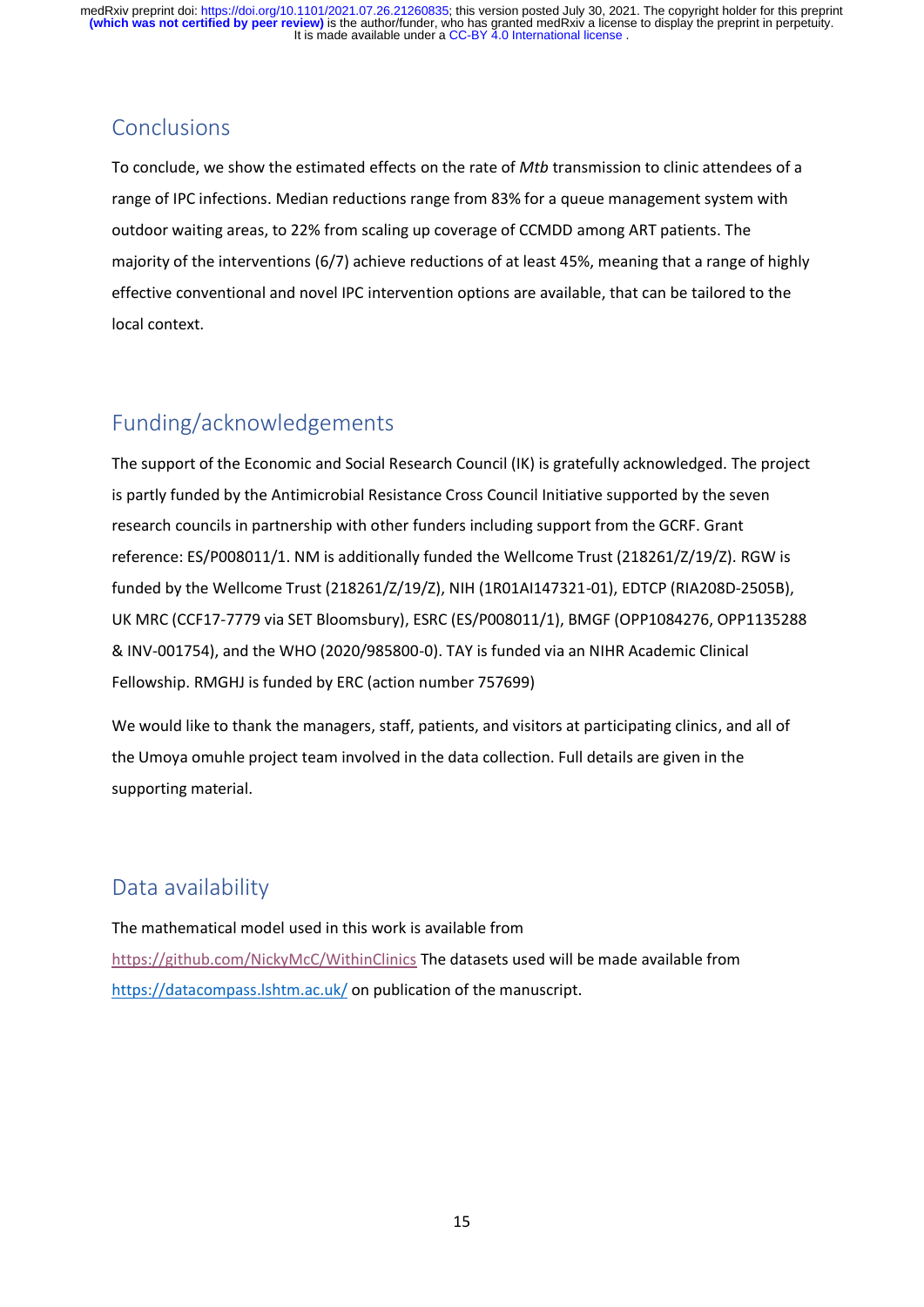# References

- 1. McCreesh N, Grant AD, Yates TA, Karat AS, White RG. Tuberculosis from transmission in clinics in high HIV settings may be far higher than contact data suggest. *The International Journal of Tuberculosis and Lung Disease.* 2020;24(4):403-408.
- 2. World Health Organization. *WHO guidelines on tuberculosis infection prevention and control: 2019 update.* World Health Organization; 2019.
- 3. Murray EJ, Marais BJ, Mans G, et al. A multidisciplinary method to map potential tuberculosis transmission 'hot spots' in high-burden communities. *International Journal of Tuberculosis and Lung Disease.* 2009;13(6):767-774.
- 4. Andrews JR, Morrow C, Wood R. Modeling the Role of Public Transportation in Sustaining Tuberculosis Transmission in South Africa. *American Journal of Epidemiology.*  2013;177(6):556-561.
- 5. Houghton C, Meskell P, Delaney H, et al. Barriers and facilitators to healthcare workers' adherence with infection prevention and control (IPC) guidelines for respiratory infectious diseases: a rapid qualitative evidence synthesis. *Cochrane Database of Systematic Reviews.*  2020(4).
- 6. Tan C, Kallon II, Colvin CJ, Grant AD. Barriers and facilitators of tuberculosis infection prevention and control in low-and middle-income countries from the perspective of healthcare workers: A systematic review. *PloS one.* 2020;15(10):e0241039.
- 7. Kielmann K, Karat AS, Zwama G, et al. Tuberculosis infection prevention and control: why we need a whole systems approach. *Infectious Diseases of Poverty.* 2020;9(1):1-4.
- 8. Chang AY, Ogbuoji O, Atun R, Verguet S. Dynamic modeling approaches to characterize the functioning of health systems: A systematic review of the literature. *Social Science & Medicine.* 2017;194:160-167.
- 9. Diaconu K, Karat AS, Bozzani F, et al. Systems interventions for improving TB infection prevention and control in South African primary care facilities
- 10. Karat AS, Gregg M, Barton HE, et al. Evidence for the Use of Triage, Respiratory Isolation, and Effective Treatment to Reduce the Transmission of Mycobacterium Tuberculosis in Healthcare Settings: A Systematic Review. *Clinical Infectious Diseases.* 2020.
- 11. Karat AS, McCreesh N, Baisley K, et al. Waiting times, occupancy density, and patient flow in South African primary health clinics: implications for infection prevention and control. *MedRxiv.* 2021;2021.07.21.21260806.
- 12. Beckwith P, Deol A, McCreesh N, et al. Direct estimates of absolute ventilation rates in primary level clinics in South Africa.
- 13. Deol A, Beckwith P, Yates TA, et al. Estimating ventilation rates in rooms with varying occupancy levels: relevance for reducing transmission risk of airborne pathogens. *PLoS One.*  2021;16(6):e0253096.
- 14. Wells WF. Airborne Contagion and Air Hygiene. An Ecological Study of Droplet Infections. *Airborne Contagion and Air Hygiene An Ecological Study of Droplet Infections.* 1955.
- 15. Govender I, Karat AS, Baisley K, et al. Prevalence of M. tuberculosis in sputum among clinic attendees compared with the surrounding community in rural South Africa: implications for finding the missing millions. 51st Union World Conference on Lung Health; 2020.
- 16. Kunkel A, Abel Zur Wiesch P, Nathavitharana RR, Marx FM, Jenkins HE, Cohen T. Smear positivity in paediatric and adult tuberculosis: systematic review and meta-analysis. *BMC Infect Dis.* 2016;16:282-282.
- 17. World Health Organization. Global tuberculosis report 2019. Geneva, Switzerland: World Health Organization; 2019. In:2019.
- 18. Chartier Y, Pessoa-Silva C. *Natural ventilation for infection control in health-care settings.* World Health Organization; 2009.